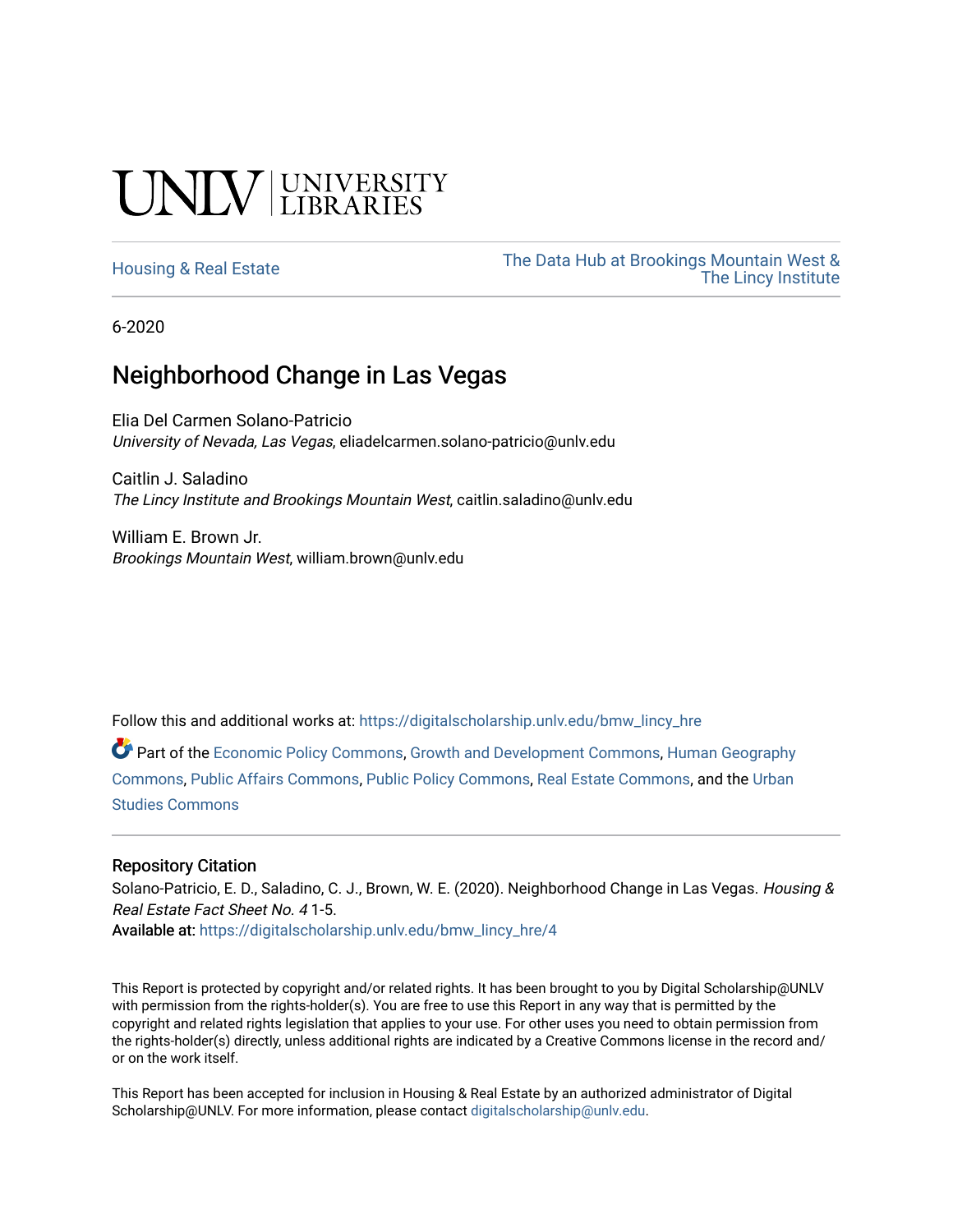## INIV BROOKINGS MOUNTAIN WEST THE LINCY INSTITUTE &

### NEIGHBORHOOD CHANGE IN LAS VEGAS

Housing & Real Estate Fact Sheet No. 4 | June 2020

Prepared by: Elia Del Carmen Solano-Patricio, Caitlin J. Saladino, and William E. Brown, Jr.

#### PURPOSE:

This Fact Sheet analyzes indicators of demographic and economic change in Las Vegas neighborhoods and suburbs, provided by "American Neighborhood Change in the 21<sup>st</sup> Century," a study published by the Institute on Metropolitan Opportunity (IMO) at the Minnesota Law School. Researchers reviewed data from the 2000 U.S. Census and the 2016 American Community Survey (ACS) for the top 50 largest metros in the U.S. The study reports levels of neighborhood change, including economic growth, poverty concentration, gentrification, and low-income displacement. Data pertaining to the Las Vegas metropolitan region are synthesized to measure indicators of economic viability and housing availability.

#### KEY FINDINGS:

- 1. The low-income population has grown by about 60% in strongly declining areas. Strongly declining areas are areas where the number of non-low-income residents declined by more than 10% and the population share of low-income residents increased by more than 5%, between 2000 and 2016.
- 2. In the Las Vegas region, half of low-income residents live in areas that are strongly declining in economic value; this represents 35% of the region's residents. The trend is most severe within the City of Las Vegas, where about two-thirds of low-income residents live in a strongly declining neighborhood.
- 3. Las Vegas suburbs have experienced a substantial amount of poverty concentration as well, although the trend is slightly more limited, only affecting areas where about 29% of residents dwell.
- 4. Of the 174 census tracts experiencing significant change in the Las Vegas region, 169 experienced net loss in the number of middle-high income residents. Only 5 experienced economic expansion (shaded in blue). Only 1 economically expanding tract is located within the Las Vegas Central City (in the Huntridge neighborhood) while the remaining 4 tracts are located in suburbs (North Las Vegas, Spring Valley, Midtown UNLV, and Paradise).

#### TERMS & MEASUREMENTS:

The IMO report separates the Las Vegas region into three categories: the Las Vegas Metro (the Metropolitan Statistical Area), the Las Vegas Central City<sup>2</sup> (the municipality), and the Las Vegas Suburbs<sup>3</sup>. Data are separated at the census tract level and then grouped into neighborhoods<sup>4</sup>. For example, the economically expanding census tract number 32003003617 is located within the Vegas Heights suburban neighborhood in the City of North Las Vegas, which is a part of the Las Vegas region but located outside of the Las Vegas Central City.

<sup>&</sup>lt;sup>1</sup> "American Neighborhood Change in the 21<sup>st</sup> Century," University of Minnesota Law School, Institute on Metropolitan Opportunity, April 2019. Retrieved fro[m https://www.law.umn.edu/sites/law.umn.edu/files/metro-files/american\\_neighborhood\\_change\\_in\\_the\\_21st\\_century\\_-\\_full\\_report\\_-\\_4-1-2019.pdf](https://www.law.umn.edu/sites/law.umn.edu/files/metro-files/american_neighborhood_change_in_the_21st_century_-_full_report_-_4-1-2019.pdf)

<sup>&</sup>lt;sup>2</sup> It should be noted that in 2003, the U.S. Census Bureau stopped using the term "central city" and replaced the category with "new definitions [that] relabel all of what were previously classified as central cities, plus some other places, as 'principal cities'" (Lang and Danielsen, 2009, p. 187).

 $\rm{^{3}}$  In keeping with the classifications used in the IMO report, the Las Vegas Suburbs include the cities of Henderson, North Las Vegas, Boulder City, as well as surrounding townships and jurisdictions labeled as "unincorporated Clark County."

<sup>4</sup> A spreadsheet containing the census tract data (Neighborhood Change, Supplemental Data File) can be accessed at: [https://digitalscholarship.unlv.edu/bmw\\_lincy\\_hre/4](https://digitalscholarship.unlv.edu/bmw_lincy_hre/4)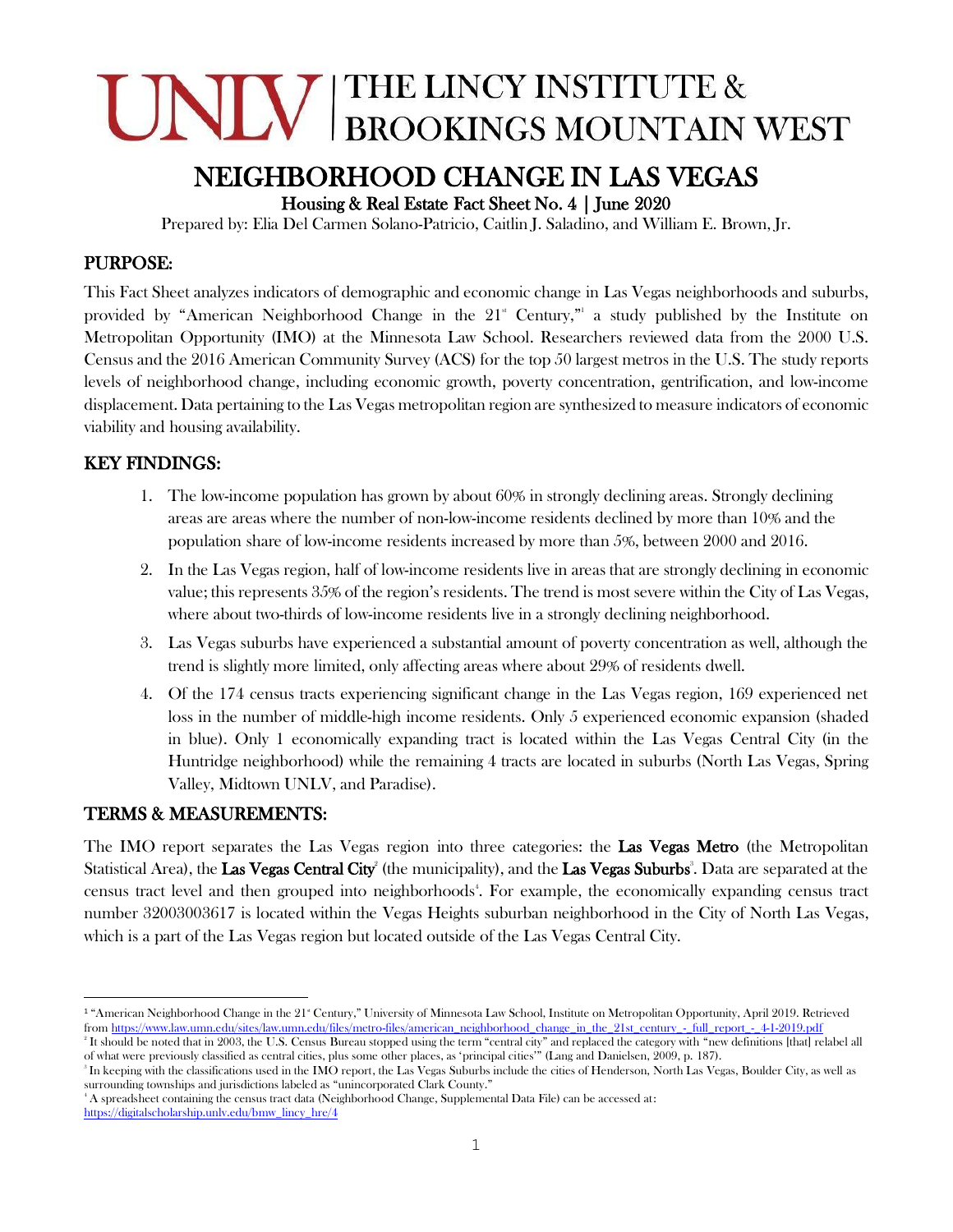#### THE LINCY INSTITUTE & **BROOKINGS MOUNTAIN WEST**

Patterns of migration within the region are aggregated and based on the gain or loss of residents, measured as a percentage share of 2016 ACS population estimates and net change in residents since the 2000 census. Here, and as shown in Figure 1, only census tracts with significant change are included  $(+/- 5$  percent change or greater in the lowincome population share, and  $\pm/10$  percent for the rest of the population).



#### Figure 1: Low Income Displacement and Concentration in Las Vegas Metro Census Tracts (2000 - 2016)

Source: Institute on Metropolitan Opportunity, University of Minnesota Law School<sup>5</sup>

#### LEGEND: Net Change in Number of Low-Income Persons within Displacement or Concentration Tracts



Displacement tracts (shown in shades of blue) are those showing strong economic expansion and a net decline in low-income population. Concentration tracts (shown in shades of red) are

those showing strong economic decline and a net increase in low-income population.

<sup>&</sup>lt;sup>5</sup> This static map was retrieved and adapted from an interactive data visualization created by the Institute on Metropolitan Opportunity. Of note, some communities in the Southwest area of the region are not included in this analysis, as they may have been built after the year 2000. <https://myottetm.github.io/USMapBoxIMO/USLwDispConc.html>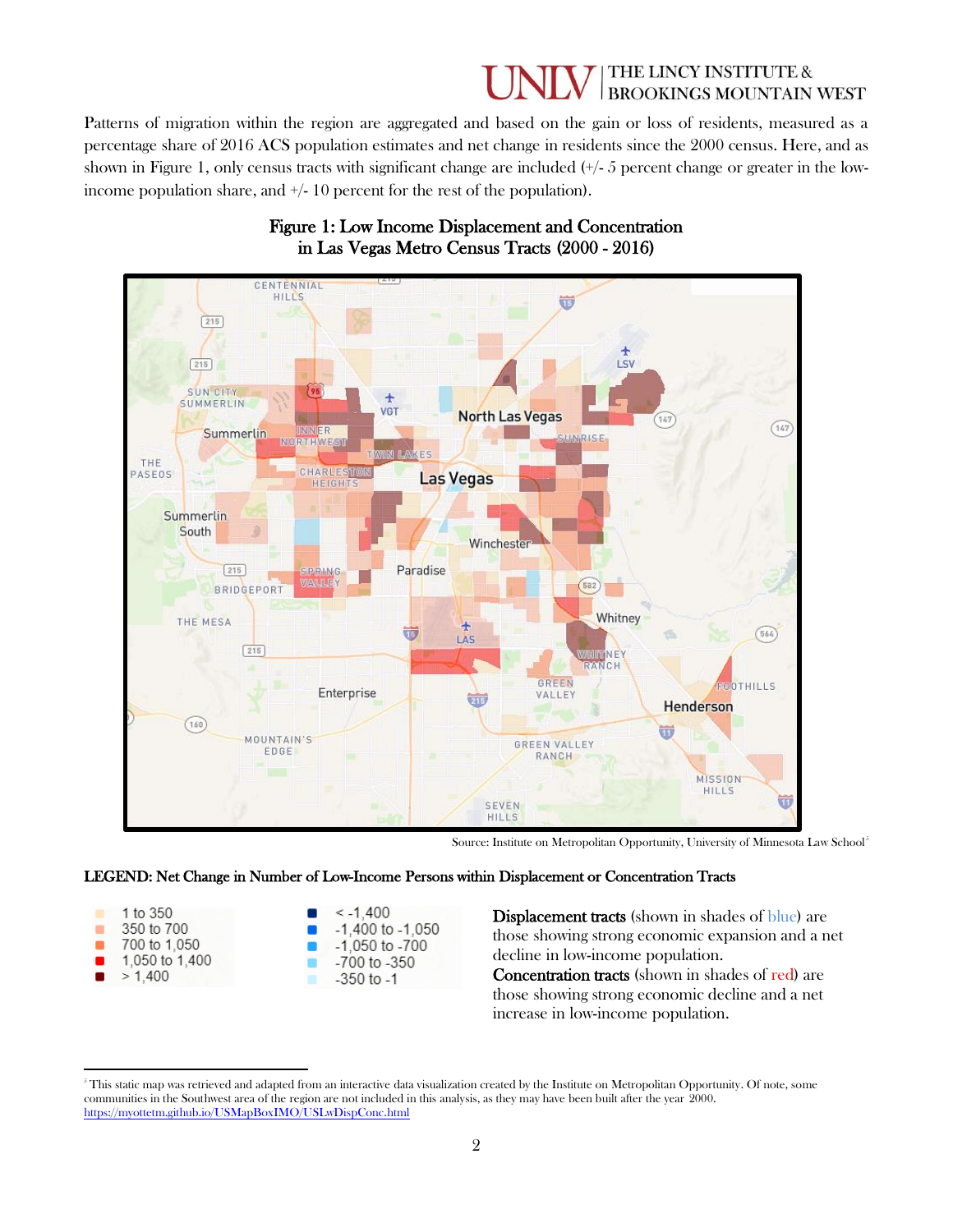### THE LINCY INSTITUTE &<br>BROOKINGS MOUNTAIN WEST

#### INCOME, EDUCATION, AND HOUSING:

Tables 1 through 3 present the number of people in each of the two neighborhood categories—both overall and in various population subsets—related to income and educational attainment. Income is classified into four categories: middle-high income, low-income, below poverty, and extreme poverty. Educational attainment is classified as either having or not having a bachelor's degree. Additionally, this report tracks the number and location of homeowner units, rental units, and vacant units. Neighborhoods are categorized as either economically expanding or economically declining.

| Economically expanding neighborhoods                                | Economically declining neighborhoods |                                                                        |  |  |  |  |
|---------------------------------------------------------------------|--------------------------------------|------------------------------------------------------------------------|--|--|--|--|
| Associated with growth and displacement                             |                                      | Associated with abandonment and poverty concentration                  |  |  |  |  |
| Low-income share of population has fallen since 2000                | $\bullet$                            | Low-income share of population has grown since 2000                    |  |  |  |  |
| Absolute number of non-low-income residents has<br>grown since 2000 |                                      | Absolute number of non-low-income residents has fallen<br>since $2000$ |  |  |  |  |

Tables are colored to indicate the type of change: blue indicates economically expanding tracts while red indicates tracts in economic decline. The "2016 Share" column lists the share of the regional, city, or suburban population of a given group living in expanding or declining tracts, while the "2016 Total" column lists the absolute number of residents. Net Change since 2000 is presented both as a percentage and in absolute terms.

Table 1 categorizes exposure to economic expansion and decline in the Las Vegas Metro between 2000 and 2016. Data represents the entire metropolitan region, aggregating central cities and suburbs.

ׇ֧֬

| Table 1: Exposure to Economic Expansion and Decline in the Las Vegas Metro, |
|-----------------------------------------------------------------------------|
| by Population Subgroup $(2000 - 2016)$                                      |

|                          | <b>Economically Expanding Neighborhoods</b> |               |                                       | <b>Economically Declining Neighborhoods</b> |               |               |                                |                           |
|--------------------------|---------------------------------------------|---------------|---------------------------------------|---------------------------------------------|---------------|---------------|--------------------------------|---------------------------|
|                          | 2016<br>Share                               | 2016<br>Total | <b>Net</b><br>change<br>since<br>2000 | %<br>change<br>since<br>2000                | 2016<br>Share | 2016<br>Total | Net<br>change<br>since<br>2000 | % change<br>since<br>2000 |
| <b>TOTAL POPULATION</b>  | 3.2%                                        | 66,044        | $+54,575$                             | 475.8%                                      | 35.5%         | 735,074       | $-19,113$                      | $-2.5\%$                  |
| <b>CHANGE</b><br>Income  |                                             |               |                                       |                                             |               |               |                                |                           |
| Low-Income               | 1.4%                                        | 10,436        | $+6,632$                              | 174.3%                                      | 50.0%         | 374,167       | $+127,817$                     | 51.9%                     |
| <b>Below Poverty</b>     | 1.2%                                        | 3,737         | $+1.961$                              | 110.4%                                      | 53.9%         | 165,538       | $+71,115$                      | 75.3%                     |
| <b>Extreme Poverty</b>   | 1.5%                                        | 2,026         | $+1,033$                              | 104.0%                                      | 52.7%         | 73,172        | $+28,907$                      | 65.3%                     |
| Education                |                                             |               |                                       |                                             |               |               |                                |                           |
| <b>Bachelor's Degree</b> | 5.5%                                        | 17,420        | $+15,601$                             | 857.7%                                      | 23.3%         | 73,951        | $+5,023$                       | 7.3%                      |
| No Bachelor's Degree     | 2.7%                                        | 28,774        | $+21.904$                             | 318.8%                                      | 38.4%         | 412.947       | $-2,913$                       | $-0.7\%$                  |
| Housing                  |                                             |               |                                       |                                             |               |               |                                |                           |
| <b>Owner Units</b>       | 4.6%                                        | 17,578        | $+14,829$                             | 539.4%                                      | 29.2%         | 112,032       | $-33,391$                      | $-23.0\%$                 |
| <b>Rented Units</b>      | 1.8%                                        | 6,237         | $+4,946$                              | 383.1%                                      | 42.9%         | 150.640       | $+15,112$                      | 11.2%                     |
| Vacant Units             | 2.8%                                        | 3,549         | $+3,131$                              | 749.0%                                      | 37.2%         | 47,825        | $+23,495$                      | 96.6%                     |

Source: Adapted from the Institute on Metropolitan Opportunity at the University of Minnesota Law School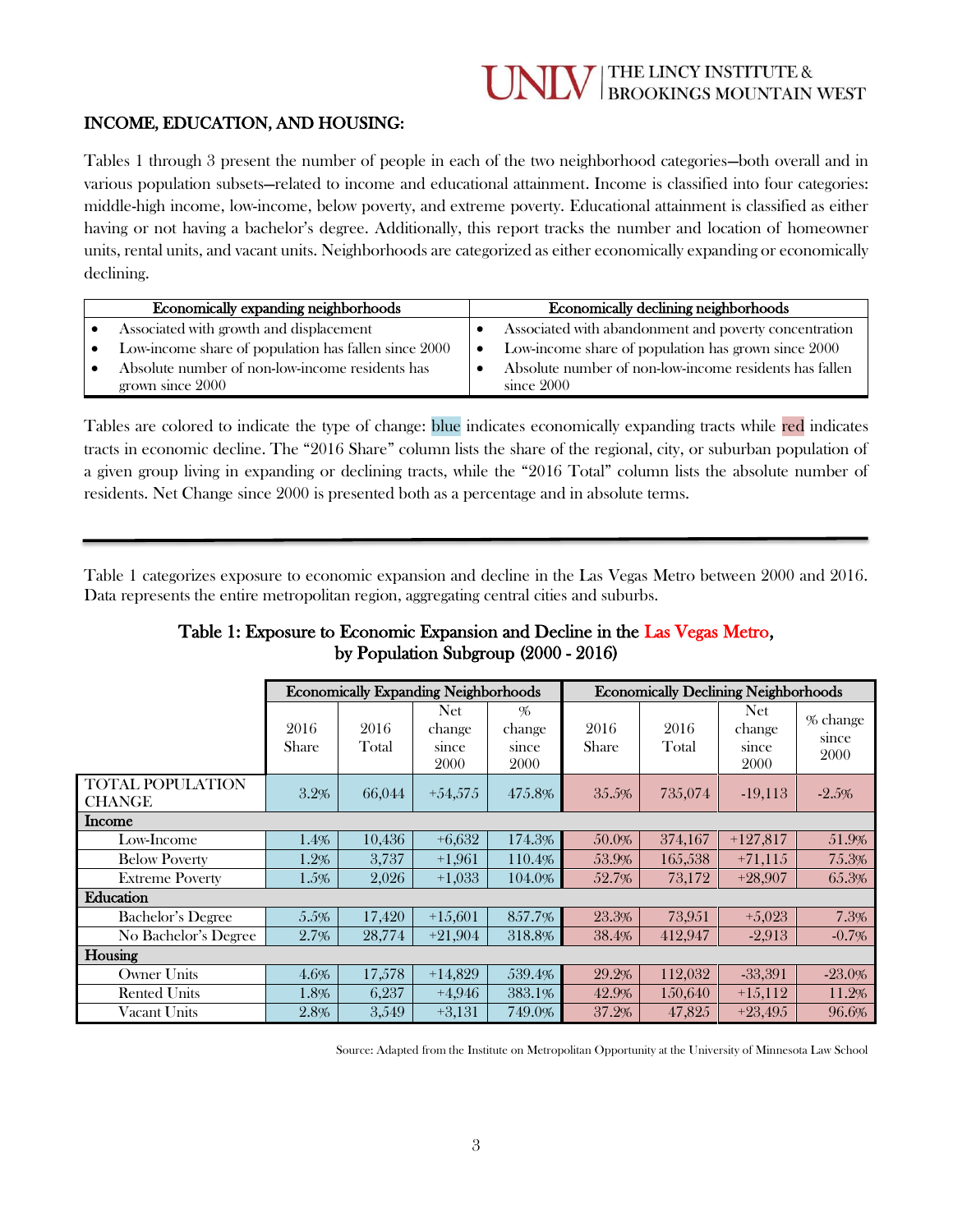Table 2 categorizes exposure to economic expansion and decline in the city of Las Vegas between 2000 and 2016.

|                                          | <b>Economically Expanding Neighborhoods</b> |               |                                | <b>Economically Declining Neighborhoods</b> |                      |               |                                |                           |
|------------------------------------------|---------------------------------------------|---------------|--------------------------------|---------------------------------------------|----------------------|---------------|--------------------------------|---------------------------|
|                                          | 2016<br><b>Share</b>                        | 2016<br>Total | Net<br>change<br>since<br>2000 | % change<br>since<br>2000                   | 2016<br><b>Share</b> | 2016<br>Total | Net<br>change<br>since<br>2000 | % change<br>since<br>2000 |
| <b>TOTAL POPULATION</b><br><b>CHANGE</b> | 5.2%                                        | 32,240        | $+27,835$                      | 631.9%                                      | 50.6%                | 310,538       | $-4,256$                       | $-1.4%$                   |
| <b>Income</b>                            |                                             |               |                                |                                             |                      |               |                                |                           |
| Low-Income                               | 2.1%                                        | 4,871         | $+3,351$                       | 220.5%                                      | 65.1%                | 154,188       | $+58,091$                      | 60.5%                     |
| <b>Below Poverty</b>                     | 1.8%                                        | 1,857         | $+987$                         | 113.4%                                      | 66.0%                | 67.594        | $+29,637$                      | 78.1%                     |
| <b>Extreme Poverty</b>                   | 1.9%                                        | 863           | $+376$                         | 77.2%                                       | 63.5%                | 29,225        | $+11,927$                      | 69.0%                     |
| Education                                |                                             |               |                                |                                             |                      |               |                                |                           |
| <b>Bachelor's Degree</b>                 | 8.2%                                        | 7,456         | $+6,825$                       | 1,081%                                      | 39.6%                | 36,047        | $+1.963$                       | 5.8%                      |
| No Bachelor's Degree                     | 4.3%                                        | 13,953        | $+11,037$                      | 378.5%                                      | 53.5%                | 171,701       | $+1,944$                       | $1.1\%$                   |
| Housing                                  |                                             |               |                                |                                             |                      |               |                                |                           |
| Owner Units                              | 7.5%                                        | 8,603         | $+7,730$                       | 885.5%                                      | 42.7%                | 48.942        | $-14,216$                      | $-22.5%$                  |
| <b>Rented Units</b>                      | 2.9%                                        | 3,054         | $+2,298$                       | 304.0%                                      | 60.7%                | 63,597        | $+9,233$                       | 17.0%                     |
| Vacant Units                             | 3.9%                                        | 1.256         | $+1,026$                       | 446.1%                                      | 58.4%                | 18.972        | $+10.252$                      | 117.6%                    |

#### Table 2: Exposure to Economic Expansion and Decline in the City Of Las Vegas, by Population Subgroup (2000 - 2016)

Source: Adapted from the Institute on Metropolitan Opportunity at the University of Minnesota Law School

Table 3 categorizes exposure to economic expansion and decline in the Las Vegas Suburbs between 2000 and 2016. Suburban areas, defined as any area in the metropolitan region not included in a central city, include incorporated and unincorporated communities in Clark County, Nevada.

#### Table 3: Exposure to Economic Expansion and Decline in Las Vegas Suburbs, by Population Subgroup (2000 - 2016)

|                                   | <b>Economically Expanding Neighborhoods</b> |               |                                | <b>Economically Declining Neighborhoods</b> |               |               |                                       |                           |
|-----------------------------------|---------------------------------------------|---------------|--------------------------------|---------------------------------------------|---------------|---------------|---------------------------------------|---------------------------|
|                                   | 2016<br>Share                               | 2016<br>Total | Net<br>change<br>since<br>2000 | % change<br>since<br>2000                   | 2016<br>Share | 2016<br>Total | <b>Net</b><br>change<br>since<br>2000 | % change<br>since<br>2000 |
| TOTAL POPULATION<br><b>CHANGE</b> | 2.3%                                        | 33,084        | $+26,740$                      | 378.5%                                      | 29.2%         | 424,536       | $-14,857$                             | $-3.4%$                   |
| <b>Income</b>                     |                                             |               |                                |                                             |               |               |                                       |                           |
| Low-Income                        | 1.1%                                        | 5,565         | $+3,281$                       | 143.7%                                      | 43.0%         | 219,979       | $+69,726$                             | 46.4%                     |
| <b>Below Poverty</b>              | 0.9%                                        | 1,880         | $+974$                         | 107.5%                                      | 47.9%         | 97,944        | $+41.478$                             | 73.5%                     |
| <b>Extreme Poverty</b>            | 1.3%                                        | 1,163         | $+657$                         | 129.8%                                      | 47.3%         | 43.947        | $+16.980$                             | 63.0%                     |
| Education                         |                                             |               |                                |                                             |               |               |                                       |                           |
| Bachelor's Degree                 | 4.4%                                        | 9,964         | $+8,776$                       | 738.7%                                      | 16.7%         | 37,904        | $+3,060$                              | 8.8%                      |
| No Bachelor's Degree              | 2.0%                                        | 14,821        | $+10,867$                      | 274.8%                                      | 32.0%         | 241,246       | $-4,857$                              | $-2.0\%$                  |
| Housing                           |                                             |               |                                |                                             |               |               |                                       |                           |
| <b>Owner Units</b>                | 3.3%                                        | 8,975         | $+7,099$                       | 378.4%                                      | 23.4%         | 63,090        | $-19,175$                             | $-23.3%$                  |
| <b>Rented Units</b>               | 1.8%                                        | 3,183         | $+2,648$                       | 495.0%                                      | 35.3%         | 87,043        | $+5,879$                              | 7.2%                      |
| Vacant Units                      | 2.8%                                        | 2,293         | $+2,105$                       | 1.119.7%                                    | 30.0%         | 28,853        | $+13,243$                             | 84.8%                     |

Source: Adapted from the Institute on Metropolitan Opportunity at the University of Minnesota Law School